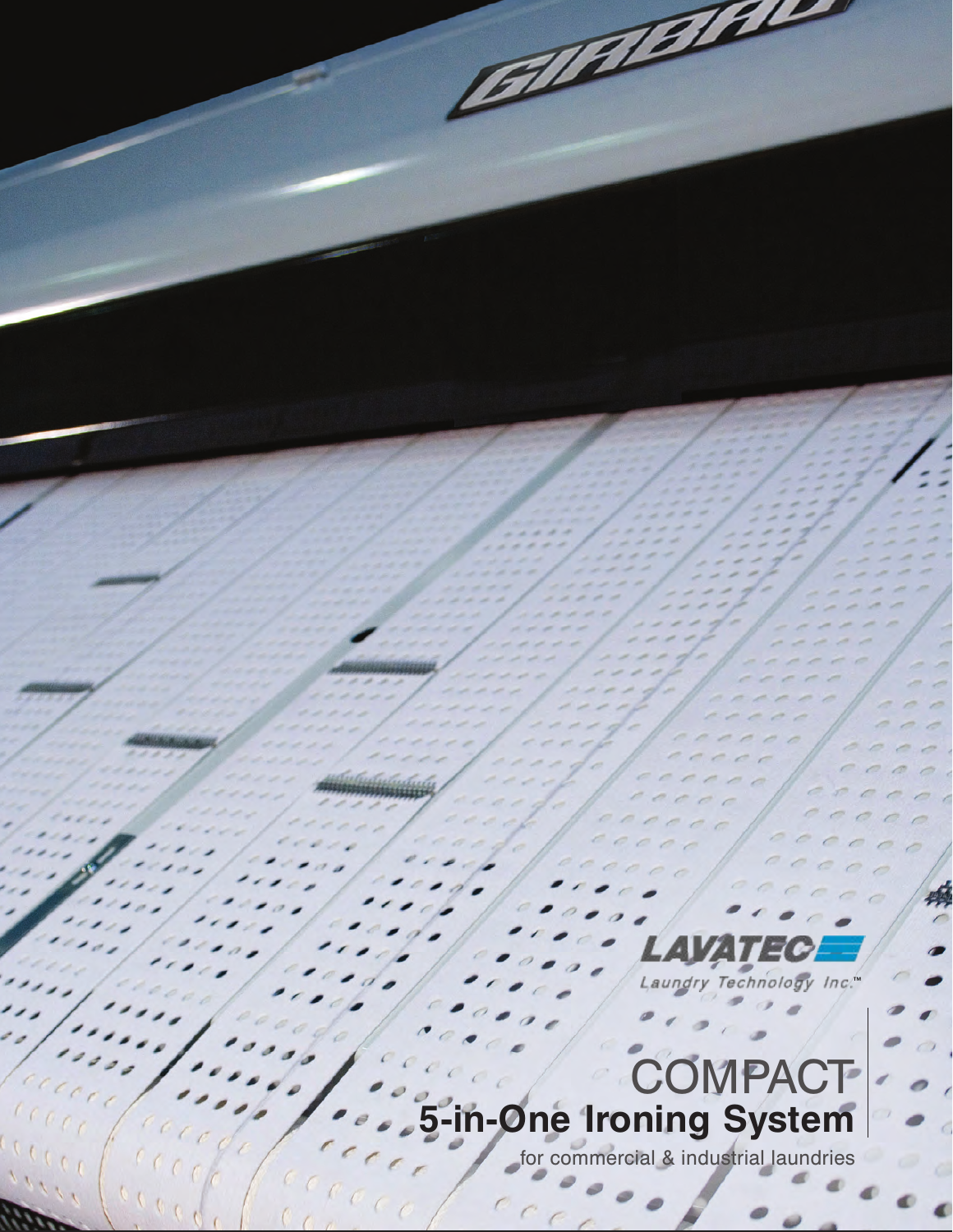# 5-IN-ONE IRONING SYSTEM GIRBAU INDUSTRIAL COMPACT



## Feeder, Ironer, Folder, Stacker & Accumulator

Engineered for medium- and high-volume laundries where space is at a premium, the Compact 5-in-One Ironing System not only features a compact design, it quickly feeds, irons, folds, stacks and accumulates at speeds of up to 82-feet-per-minute.

It's like nothing else. The Girbau Industrial Compact 5-in-One Ironing System delivers a compact design and superior flexibility that allows medium- and high-production laundries to quickly feed, iron, fold, stack and accumulate a variety of items using up to four lanes. This space-saving system generates processing speeds of up to 82-feet-per-minute; is available in 24-, 32- and 48-inch diameters with 102- and 130-inch finishing widths; and features natural gas or liquid propane (LP) heat sources.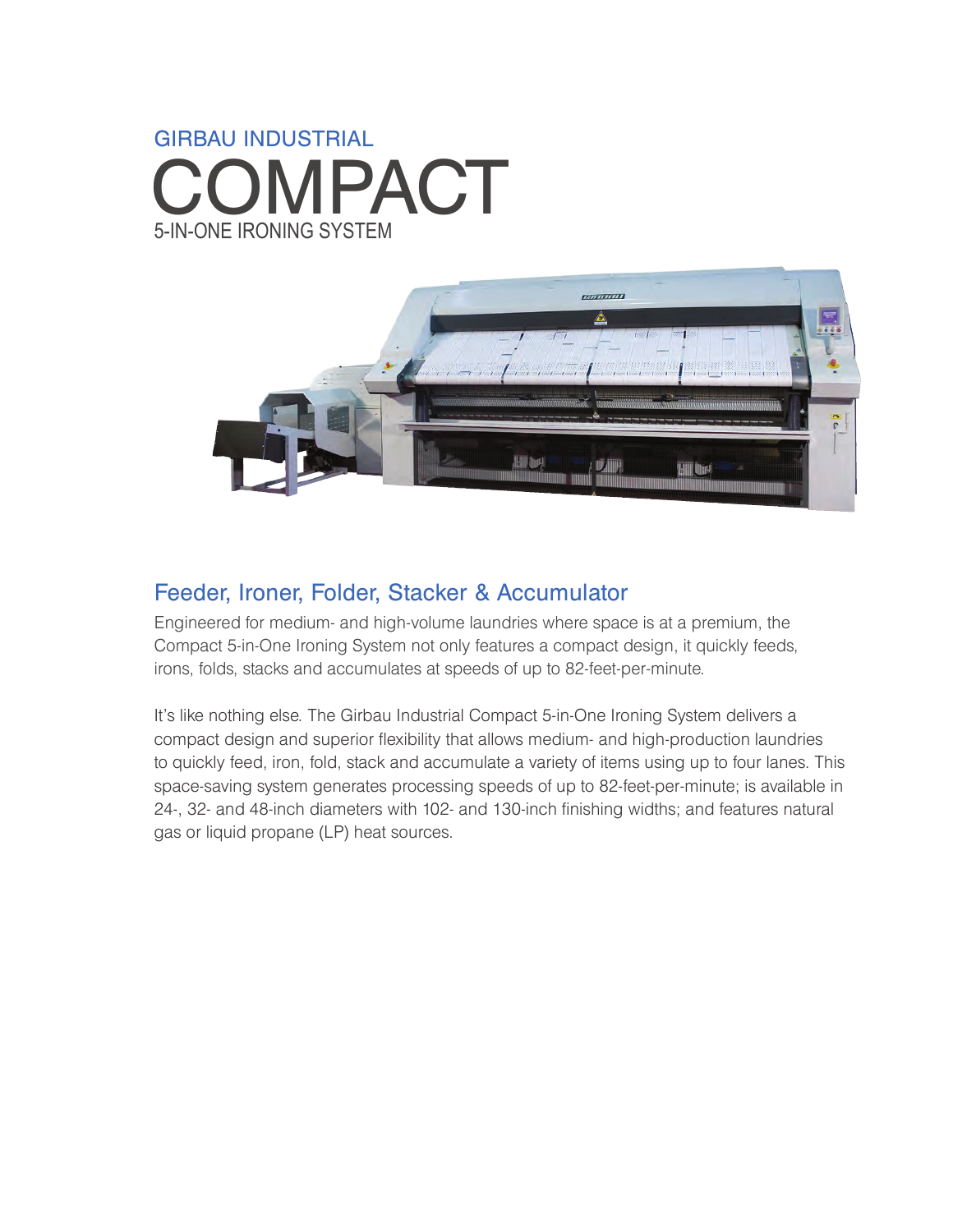### COMPACT 5-IN-ONE IRONING SYSTEM

#### **FLEXIBILITY IN SMALL SPACES**

Engineered for high-quality finishing and maximized productivity where space is tight, the Compact 5-in-One does it all quickly and efficiently. Constructed for processing speeds of 82-feet-per-minute, the Compact delivers unsurpassed results in less time.

#### **MULTI-FUNCTION CAPABILITY & CONFIGURABILITY**

Configurable for one, two or four working lanes, with one lane for sheets, two for table linens and four for small items, including napkins and pillow cases, the Compact 5-in-One boasts unrivaled flexibility and finishing quality. It delivers up to three-lane primary folds and single or two-lane cross folds. A bypass option allows goods to exit the front or rear of the machine, and the Compact offers left or right and front or rear stacker orientation to meet the needs of virtually any laundry operation.

#### **FLEXIBILITY FOR SPECIFIC NEEDS**

The vacuum-assisted feeding table, which is a unique option offered on the Compact, simplifies linen feeding, maximizes production and processing speeds, and ensures high-quality results. As items are fed into the Compact, an optional spreader/feeder straightens and spreads items as they pass through the ironer. Using air jets and reversing conveyors, the folding options perform one to two lengthwise folds, and one, two or three cross folds to meet specific needs. An optional stacker, which is configurable for both left or right and front or rear output, as well as an optional two or four-lane draping accumulator, further boost productivity.

#### **SUPERIOR PROGRAMMABILITY & EASE OF USE**

Equipped with an intuitive control offering 20 pre-set and 20 customizable programs, the Compact 5-in-One Ironing System provides touch-screen control over ironing parameters, faults, alarms or alterations in processing and diagnostics. The control seamlessly interacts with optional equipment ensuring unsurpassed ease



*inclined feeding table*



*folding flexibility*

of use, flexibility for multiple items, and control over item type. Operators select a program number and press start. A quick push of a button by operators automatically rejects stained or torn items, and a wide, inclined feeding table provides a better view of items while feeding.

#### **THREE INDEPENDENT HEATING ZONES**

A highly efficient machine, the Compact maintains three temperature zones and a modulating heat system within the roll, always ensuring roll temperature is properly regulated for consistent heat and maximized efficiency. These modulating heat zones deliver up to a 30 percent energy savings—cutting utility costs for medium- to high-volume laundries. The Compact 5-in-One features natural gas or liquid propane (LP) heat sources.

#### **BUILT FOR CONSTANT USE**

Engineered for constant use and long life, the Compact 5-in-One offers easy maintenance, including a self-cleaning exhaust fan and an industry leading 7/5/3-year manufacturer's warranty.







*intuitive control (3) modulating heat zones right or left orientation and front or rear output stacker*